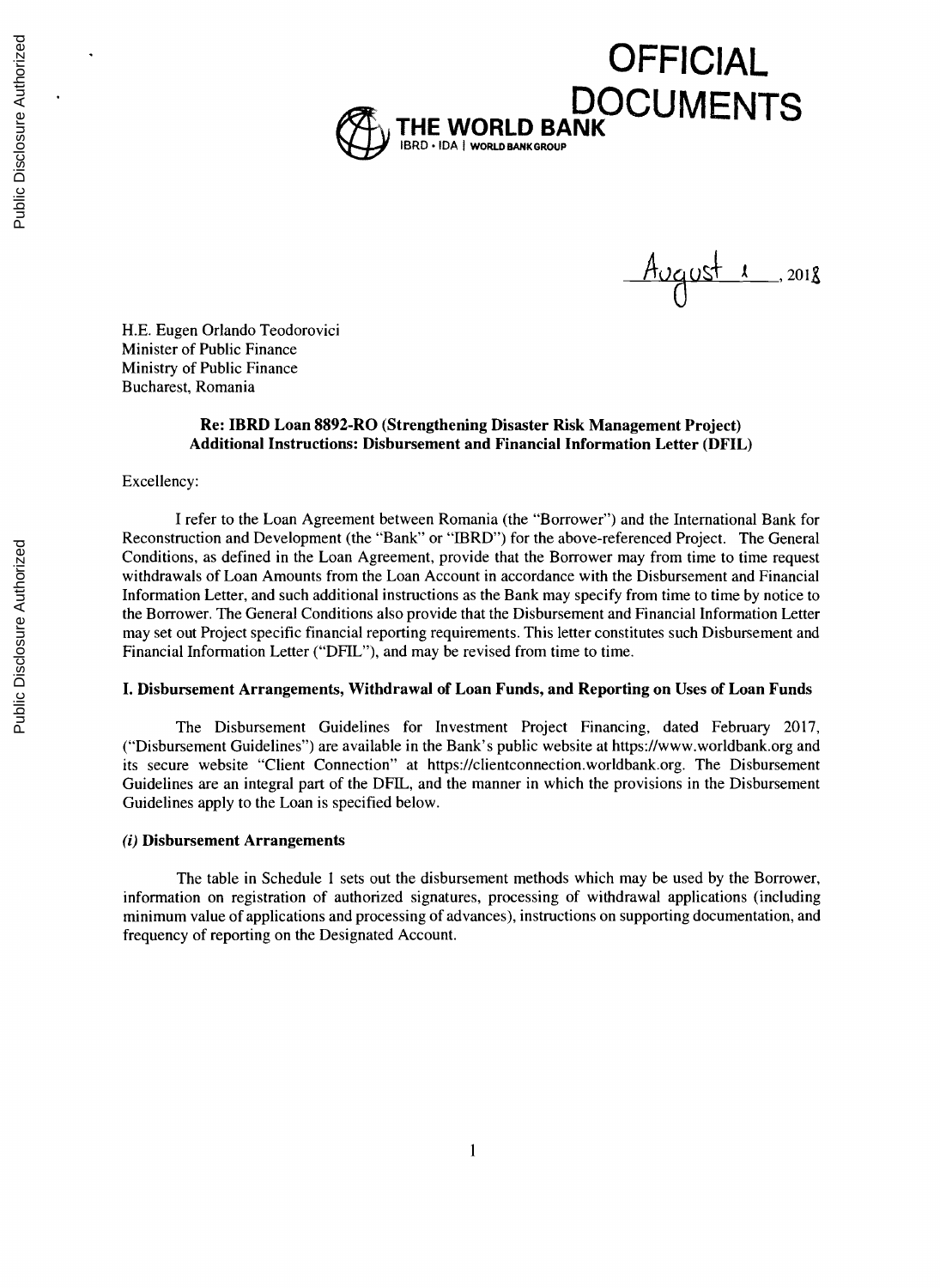

# *(ii)* **Electronic Delivery.** Section **10.01** (c) of the General Conditions:

The Bank may permit the Borrower to electronically deliver applications (with supporting documents) through the Bank's web-based portal (https://clientconnection.worldbank.org) "Client Connection". This option may be effected if: (a) the Borrower has designated in writing, its officials who are authorized to sign and deliver Applications and to receive Secure Identification Credentials ("SIDC") from the Bank for the purpose of delivering such Applications by electronic means; and (b) all such officials designated by the Borrower have registered as users of "Client Connection". The designated officials may deliver Applications electronically by completing the Form 2380, which is accessible through "Client Connection". The in paper form. The Bank reserves the right and may, in its sole discretion, temporarily or permanently disallow the electronic delivery of Applications by the Borrower. By designating officials to use SIDC and **by** choosing to deliver the Applications electronically, the Borrower confirms through the authorized signatory letter its agreement to: (a) abide **by** the Terms and Conditions of Use of Secure Identification Documentation, available in the Bank's public website at https://worldbank.org and "Client Connection"; and **(b)** to cause such official to abide **by** those terms and conditions.

## **II. Financial Reports and Audits**

*(i) Financial Reports.* The Borrower through **GIES** shall prepare and furnish to the Bank not later than forty-five *(45)* days after the end of each calendar semester interim unaudited financial reports (IFR) for the Project covering the semester, in form and substance satisfactory to the Bank.

(ii) Project Audits. The Borrower through GIES shall have the Project financial statements periodically audited by independent auditors acceptable to the Bank, in accordance with consistently applied auditing standards acc furnished to the Bank not later than six (6) months after the end of such period and (b) made publicly available in a timely fashion and in a manner acceptable to the Bank.

## **III. Other Information**

For additional information on disbursement arrangements, please refer to the Loan Handbook available on the Bank's public website (http://www.worldbank.org/) and "Client Connection". The Bank recommends that you register as a user of "Client Connection". From this website you will be able to prepare and deliver Applications, monitor the near real-time status of the Loan, and retrieve related policy, financial, and procurement information. For more information about the website and registration arrangements, please contact the Bank by email at clientconnection@worldbank.org.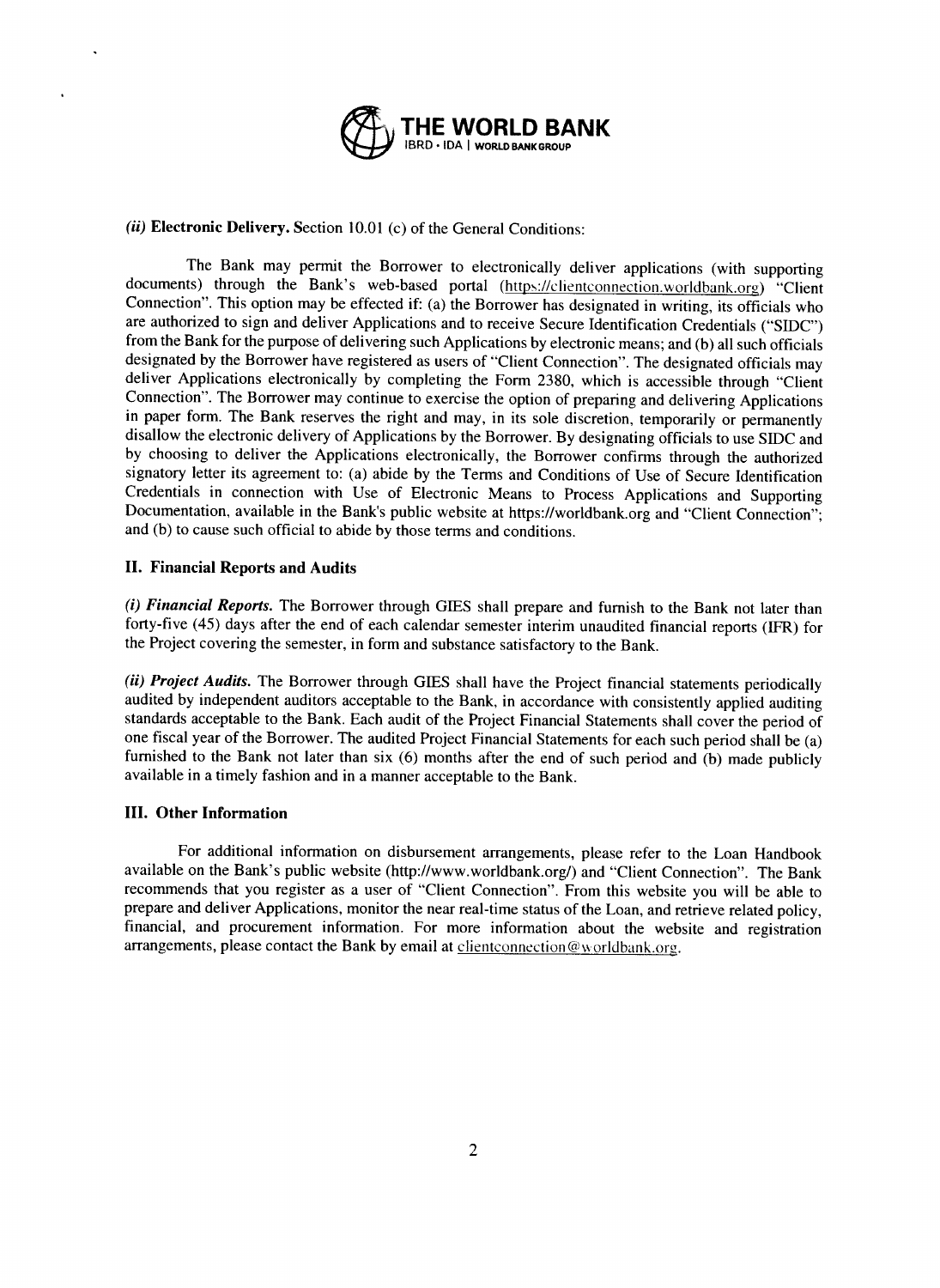

If you have any queries in relation to the above, please contact Luis Schwarz, Senior Finance Officer at Ischwarz@worldbank.org, with copy to Darjan Dragičević, Finance Analyst at ddragicevic@worldbank.org using the above reference.

Yours sincerely,

Tatiana Proskuryakova Country Manager World Bank Romania

# *Attachments*

- **1.** Form of Authorized Signatory Letter
- 2. Form of Statement of Expenditure **(SOE)**

Cc with copies: Boni Cucu General Director, Ministry of Public Finance Boni.Cucu@mfinante.gov.ro

> Raed Arafat State Secretary, Ministry of Internal Affairs Arafatr@smurd.ro

Daniel Dragne Project Manager, General Inspectorate for Emergency Situations Daniel.Dragne@igsu.ro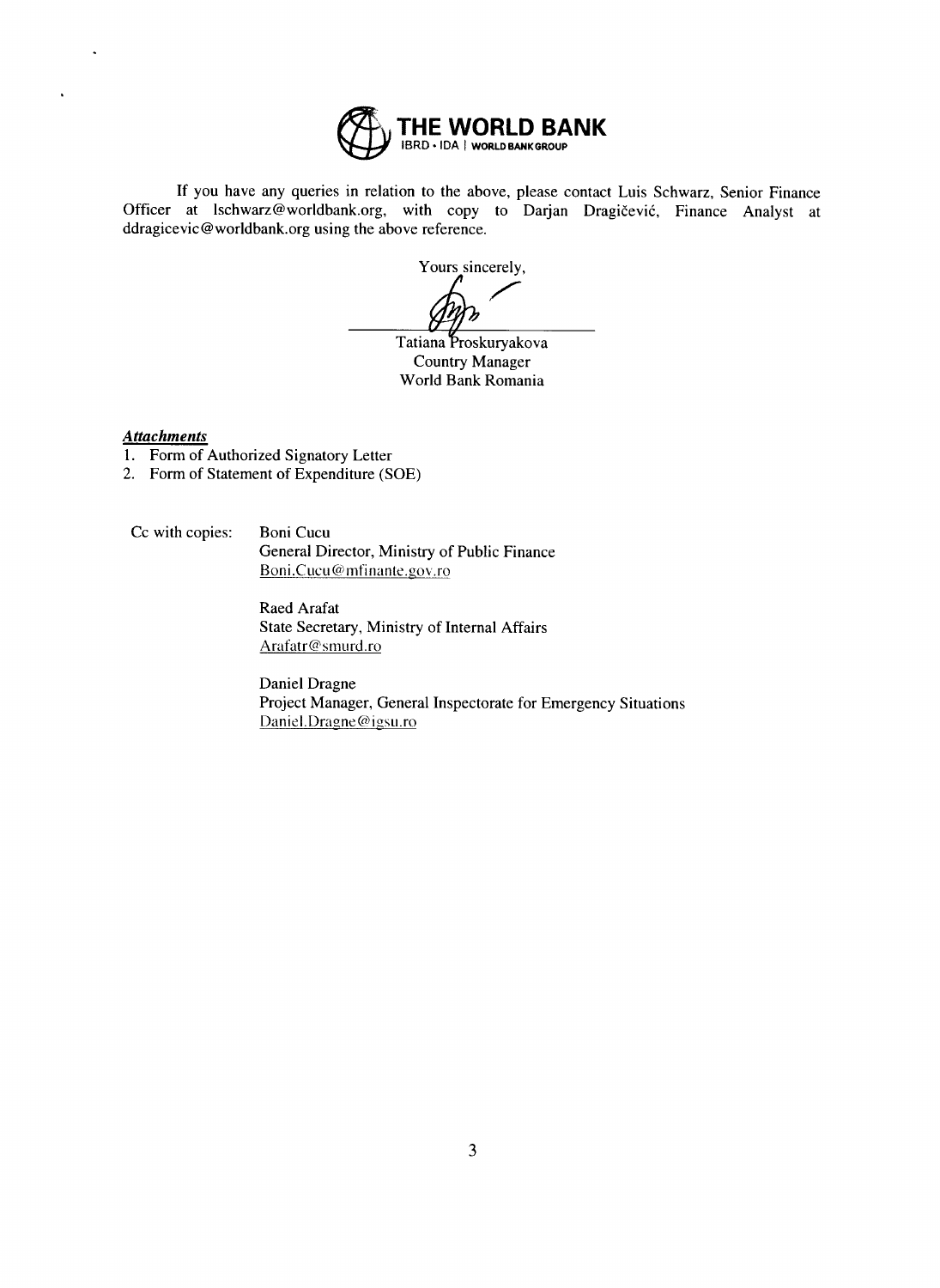|                                                                                                                                                                                                                                 |                                    |                                                              | Basic Information                                                                                                                     |                        |     |                                  |  |  |  |
|---------------------------------------------------------------------------------------------------------------------------------------------------------------------------------------------------------------------------------|------------------------------------|--------------------------------------------------------------|---------------------------------------------------------------------------------------------------------------------------------------|------------------------|-----|----------------------------------|--|--|--|
|                                                                                                                                                                                                                                 |                                    | Country                                                      | Romania                                                                                                                               | <b>Closing Date</b>    |     | Section III.B.2 of Schedule 2 to |  |  |  |
|                                                                                                                                                                                                                                 |                                    | <b>Borrower</b>                                              | Romania (represented by the Ministry                                                                                                  |                        |     | the Loan Agreement               |  |  |  |
| Loan                                                                                                                                                                                                                            |                                    |                                                              | of Public Finance)                                                                                                                    |                        |     |                                  |  |  |  |
| <b>Number</b>                                                                                                                                                                                                                   |                                    | Name of the                                                  | <b>Strengthening Disaster Risk</b>                                                                                                    | <b>Disbursement</b>    |     | Four months after the Closing    |  |  |  |
|                                                                                                                                                                                                                                 |                                    | Project                                                      | <b>Management Project</b>                                                                                                             | <b>Deadline Date</b>   |     | Date                             |  |  |  |
|                                                                                                                                                                                                                                 |                                    |                                                              |                                                                                                                                       | (Subsection 3.7 $**$ ) |     |                                  |  |  |  |
| Disbursement Methods and Supporting Documentation                                                                                                                                                                               |                                    |                                                              |                                                                                                                                       |                        |     |                                  |  |  |  |
| <b>Disbursement Methods</b>                                                                                                                                                                                                     |                                    | <b>Methods</b>                                               | <b>Supporting Documentation</b>                                                                                                       |                        |     |                                  |  |  |  |
| (Section $2$ **)                                                                                                                                                                                                                |                                    |                                                              | (Subsections 4.3 and 4.4 $**$ )                                                                                                       |                        |     |                                  |  |  |  |
| <b>Direct Payment</b>                                                                                                                                                                                                           |                                    | No                                                           | N/A                                                                                                                                   |                        |     |                                  |  |  |  |
| Reimbursement                                                                                                                                                                                                                   |                                    | Yes                                                          | Statement of Expenditure (SOE) in the format provided in Attachment 2 of the DFIL                                                     |                        |     |                                  |  |  |  |
| <b>Designated Account</b>                                                                                                                                                                                                       |                                    | N <sub>0</sub>                                               | N/A                                                                                                                                   |                        |     |                                  |  |  |  |
| <b>Special Commitments</b>                                                                                                                                                                                                      |                                    | No                                                           | N/A                                                                                                                                   |                        |     |                                  |  |  |  |
|                                                                                                                                                                                                                                 |                                    |                                                              | Designated Account (Sections 5 and 6 **)                                                                                              |                        |     |                                  |  |  |  |
| <b>Type</b>                                                                                                                                                                                                                     |                                    | N/A                                                          | <b>Ceiling</b>                                                                                                                        | N/A                    |     |                                  |  |  |  |
| <b>Financial Institution - Name</b>                                                                                                                                                                                             |                                    | N/A                                                          |                                                                                                                                       | Currency               | N/A |                                  |  |  |  |
| <b>Frequency of Reporting</b>                                                                                                                                                                                                   |                                    | N/A                                                          |                                                                                                                                       | Amount                 | N/A |                                  |  |  |  |
| (Subsection $6.3$ **)                                                                                                                                                                                                           |                                    |                                                              |                                                                                                                                       |                        |     |                                  |  |  |  |
|                                                                                                                                                                                                                                 |                                    |                                                              | <b>Minimum Value of Applications (Subsection 3.5)</b>                                                                                 |                        |     |                                  |  |  |  |
|                                                                                                                                                                                                                                 |                                    | The minimum value of applications is EUR 400,000 equivalent. |                                                                                                                                       |                        |     |                                  |  |  |  |
|                                                                                                                                                                                                                                 |                                    |                                                              | Authorized Signatures (Subsection 3.1 and 3.25%) The form for Authorized Signatories Leiter is provided in Attachment Lof this letter |                        |     |                                  |  |  |  |
| a de la composición de la componentación de la componentación de la componentación de la componentación de la<br>Entre el componentación de la componentación de la componentación de la componentación de la componentación de |                                    |                                                              | Withdrawal and Documentation Applications (Subtection 3.3 and 3.4.73) Constitution of the United States                               |                        |     |                                  |  |  |  |
| The World Bank                                                                                                                                                                                                                  |                                    |                                                              |                                                                                                                                       |                        |     |                                  |  |  |  |
| Radnicka cesta 80, 9 <sup>th</sup> floor                                                                                                                                                                                        |                                    |                                                              |                                                                                                                                       |                        |     |                                  |  |  |  |
| Zagreb, HR-10000                                                                                                                                                                                                                |                                    |                                                              |                                                                                                                                       |                        |     |                                  |  |  |  |
| Croatia                                                                                                                                                                                                                         |                                    |                                                              |                                                                                                                                       |                        |     |                                  |  |  |  |
|                                                                                                                                                                                                                                 | Attention: Loan Department (WFACS) |                                                              |                                                                                                                                       |                        |     |                                  |  |  |  |
| <b>Additional Information/Instructions</b>                                                                                                                                                                                      |                                    |                                                              |                                                                                                                                       |                        |     |                                  |  |  |  |
| $\circ$                                                                                                                                                                                                                         |                                    |                                                              |                                                                                                                                       |                        |     |                                  |  |  |  |

Schedule **1:** Disbursement Provisions

\*\* *Sections and subsections relate to the "Disbursement Guidelines for Investment Project Financing", dated February 2017.*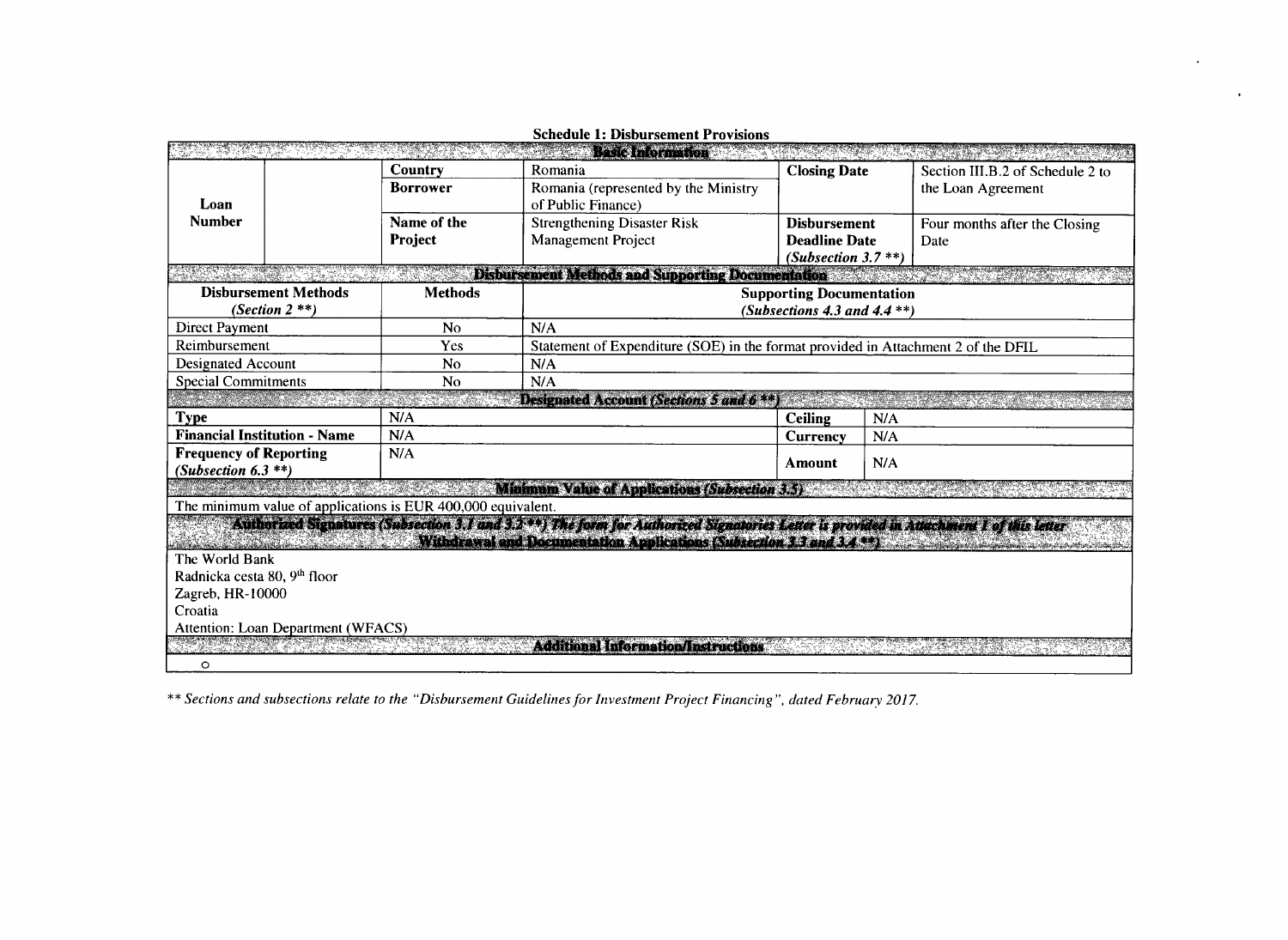#### **Attachment 1 - Form of Authorized Signatory Letter**

[Letterhead] [Borrower] [Street address] [City] [Country]

*[DATE]*

The World Bank **1818** H Street, N.W. Washington, **D.C.** 20433 United States of America

Attention: *[Country Director]*

Re: IBRD Loan \_\_\_\_\_\_\_\_\_\_- (Strengthening Disaster Risk Management Project)

**<sup>I</sup>**refer to the Loan Agreement ("Agreement") between the International Bank for Reconstruction and Development (the "Bank") and Romania (the "Borrower"), dated providing the above Loan. For the purposes of Section **2.03** of the General Conditions as defined in the Agreement, any 1[one] of the persons whose authenticated specimen signatures appear below is authorized on behalf of the Borrower to sign applications for withdrawal [and applications for a special commitment] under this Loan.

For the purpose of delivering Applications to the Bank, <sup>2</sup>[each] of the persons whose authenticated specimen signatures appears below is authorized on behalf of the Borrower, acting <sup>3</sup> <sup>3</sup>[individually] <sup>4</sup>[jointly], to deliver Applications, and evidence in support thereof on the terms and conditions specified **by** the Bank.

This confirms that the Borrower is authorizing such persons to accept Secure Identification Credentials **(SIDC)** and to deliver the Applications and supporting documents to the Bank **by** electronic means. In full recognition that the Bank shall rely upon such representations and warranties, including without limitation, the representations and warranties contained in the *Terms and Conditions of Use of Secure Identification Credentials in connection with Use of Electronic Means to Process Applications and Supporting Documentation* ("Terms and Conditions

<sup>&</sup>lt;sup>1</sup> Instruction to the Borrower: Stipulate if more than one person needs to sign Applications, and how many or which positions, and if any thresholds apply. *Please delete this footnote in final letter that is sent to the Bank.*

<sup>&</sup>lt;sup>2</sup> Instruction to the Borrower: Stipulate if more than one person needs to *jointly* sign Applications, if so, please indicate the actual number. *Please delete this footnote in final letter that is sent to the Bank.*

<sup>&</sup>lt;sup>3</sup> Instruction to the Borrower: Use this bracket if any one of the authorized persons may sign; if this is not applicable, please delete. *Please delete this footnote in final letter that is sent to the Bank.*

<sup>&</sup>lt;sup>4</sup> Instruction to the Borrower: Use this bracket only if several individuals must jointly sign each Application; if this is not applicable, please delete. *Please delete this footnote in final letter that is sent to the Bank.*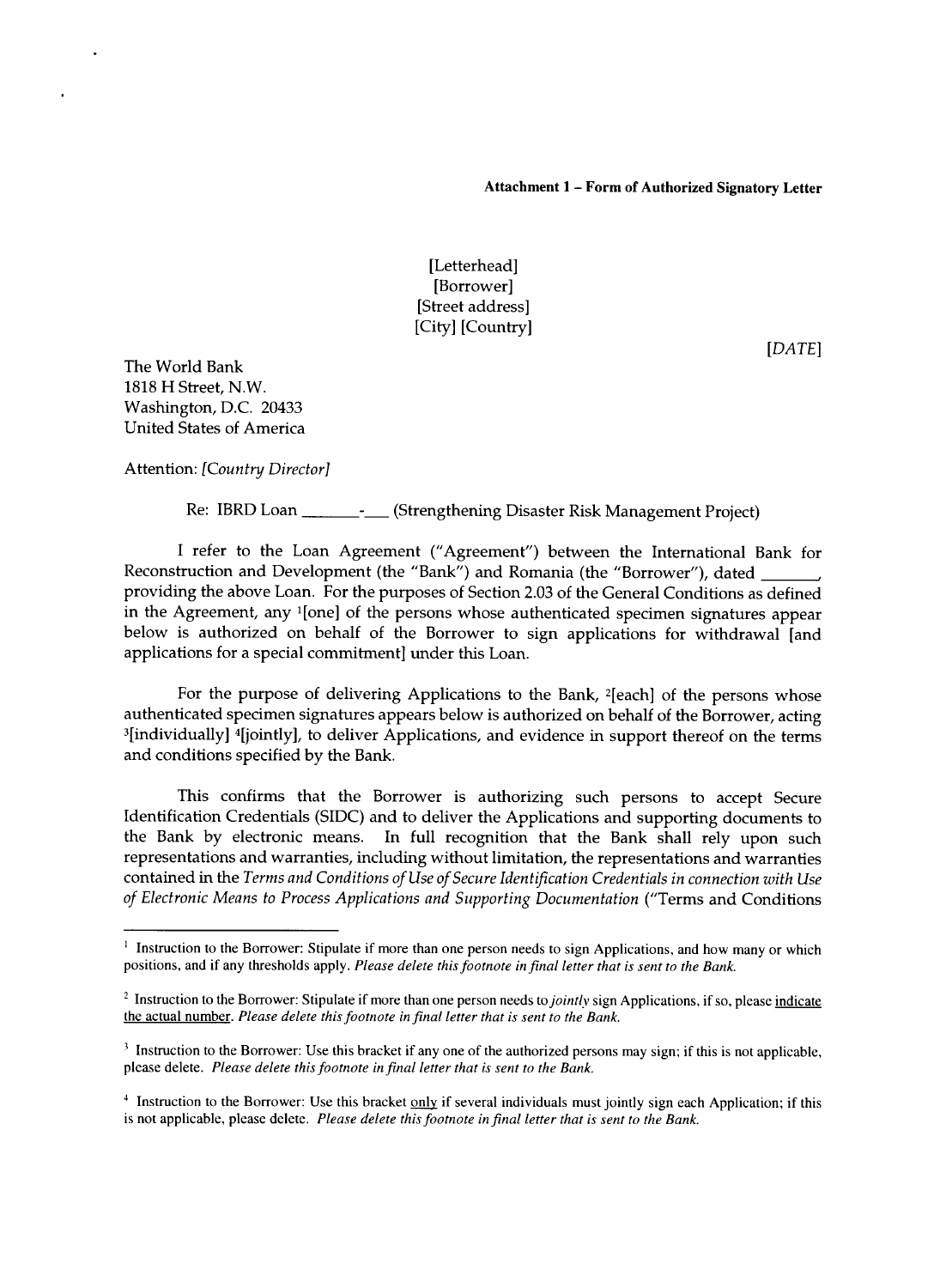of Use of **SIDC"),** the Borrower represents and warrants to the Bank that it will cause such persons to abide **by** those terms and conditions.

This Authorization replaces and supersedes any Authorization currently in the Bank records with respect to this Agreement.

| [Name], [position] | Specimen Signature: |
|--------------------|---------------------|
| [Name], [position] | Specimen Signature: |
| [Name], [position] | Specimen Signature: |

 $\ddot{\phantom{1}}$ 

 $\ddot{\phantom{a}}$ 

Yours truly,

**/** signed

[Position]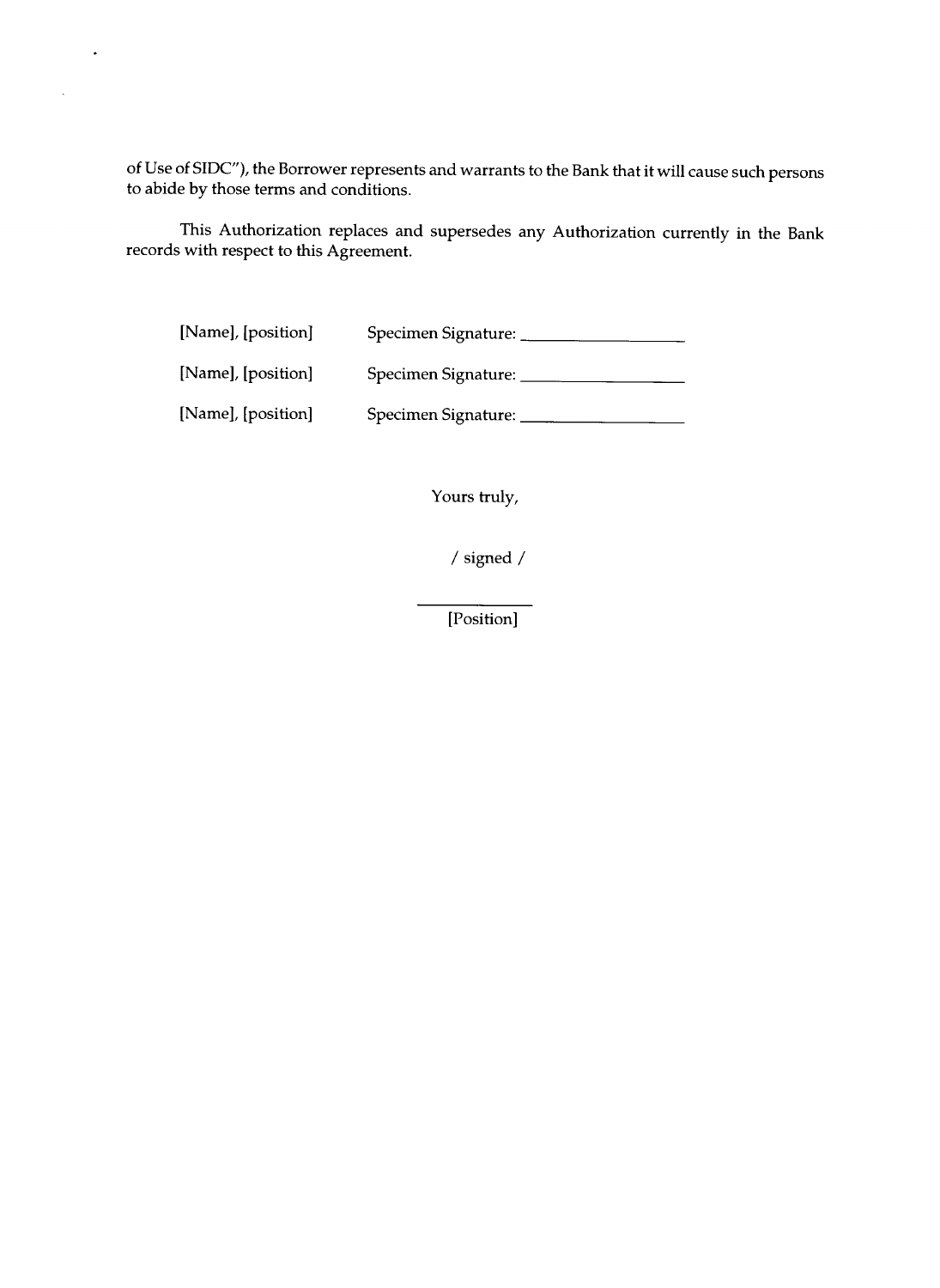# **Attachment 2 - Form of Statement of Expenditure**

# **Statement of Expenditure (SOE)**

Payments made during the period from **the Community of the Community of Assembly** to <u>Assembly of the Community of Assembly</u>

**Application No.:**

**Category No.:**

**SOE** No.:

|                    | 2                                                                                         | 3                                                                     | 4                                                     | 5                                                                       | 6                                      | $\overline{7}$                                    | 8                                                                               | 9                | 10                 | 11      |
|--------------------|-------------------------------------------------------------------------------------------|-----------------------------------------------------------------------|-------------------------------------------------------|-------------------------------------------------------------------------|----------------------------------------|---------------------------------------------------|---------------------------------------------------------------------------------|------------------|--------------------|---------|
| Supplier's<br>Name | WB<br>Contract<br>Number in<br>Client<br>Connection<br>(for Prior<br>Review<br>Contracts) | Type of Good or<br>Service<br>(CW/GO/CS/OP/TR)<br>/ Brief Description | Currency and Total<br>Amount, and Date of<br>Contract | Currency and<br>Total Amount<br>of Invoice<br>Covered by<br>Application | % Financed<br>by<br><b>IBRD/IDA/TF</b> | Amount<br>Eligible<br>for<br>Financing<br>(5 x 6) | Currency and<br>Amount Paid<br>from<br>Designated<br>Account (if<br>Applicable) | Exchange<br>Rate | Date of<br>Payment | Remarks |
|                    |                                                                                           |                                                                       |                                                       |                                                                         |                                        |                                                   |                                                                                 |                  |                    |         |
|                    |                                                                                           |                                                                       |                                                       |                                                                         |                                        |                                                   |                                                                                 |                  |                    |         |
|                    |                                                                                           |                                                                       |                                                       |                                                                         |                                        |                                                   |                                                                                 |                  |                    |         |
|                    |                                                                                           |                                                                       |                                                       |                                                                         |                                        |                                                   |                                                                                 |                  |                    |         |
|                    |                                                                                           |                                                                       |                                                       |                                                                         |                                        |                                                   |                                                                                 |                  |                    |         |
|                    |                                                                                           |                                                                       |                                                       |                                                                         |                                        |                                                   |                                                                                 |                  |                    |         |
|                    |                                                                                           |                                                                       |                                                       |                                                                         |                                        |                                                   |                                                                                 |                  |                    |         |
|                    |                                                                                           |                                                                       |                                                       |                                                                         |                                        |                                                   |                                                                                 |                  |                    |         |
|                    |                                                                                           |                                                                       |                                                       |                                                                         |                                        |                                                   |                                                                                 |                  |                    |         |
| <b>TOTALS</b>      |                                                                                           |                                                                       |                                                       |                                                                         |                                        |                                                   |                                                                                 |                  |                    |         |

Supporting documents for this **SOE** retained at

(location)